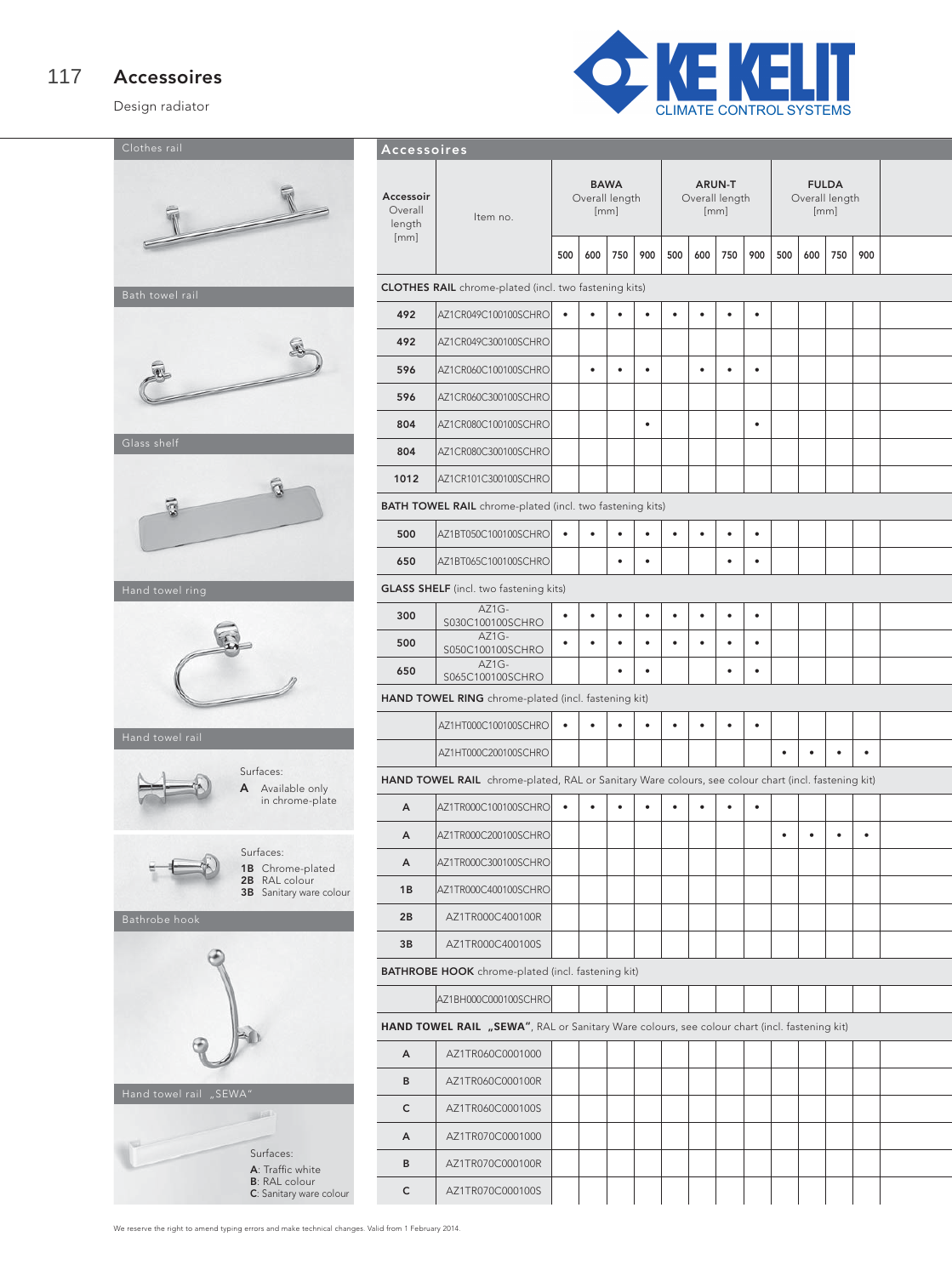# Accessoires

Design radiator

|           | Overall length | <b>CAVALLY</b><br>[mm] |           |           | <b>KASAI</b><br>Overall length<br>[mm] |                        |           | <b>VELINO</b><br>Overall length | [mm]      |                         |           | <b>FATALA</b><br>Overall length<br>[mm] |                        |                        |                        | <b>OHIO VSM</b><br>Overall length<br>[mm] |                        |           | <b>SEWA</b><br>Overall<br>length<br>[mm] | Design radiator families BAWA, CAVALLY,<br>FULDA, FATALA, KASAI<br>and ARUN-T                                              |
|-----------|----------------|------------------------|-----------|-----------|----------------------------------------|------------------------|-----------|---------------------------------|-----------|-------------------------|-----------|-----------------------------------------|------------------------|------------------------|------------------------|-------------------------------------------|------------------------|-----------|------------------------------------------|----------------------------------------------------------------------------------------------------------------------------|
| 498       | 596            | 742                    | 887       | 600       | 750                                    | 900                    | 510       |                                 |           | 822   1030   1238   500 |           | 600                                     | 750                    | 358                    | 502                    | 646                                       |                        | 862   600 | 700                                      |                                                                                                                            |
|           |                |                        |           |           |                                        |                        |           |                                 |           |                         |           |                                         |                        |                        |                        |                                           |                        |           |                                          |                                                                                                                            |
|           |                |                        |           | $\bullet$ | $\bullet$                              | $\bullet$              |           |                                 |           |                         | $\bullet$ | $\bullet$                               | $\bullet$              |                        |                        |                                           |                        |           |                                          |                                                                                                                            |
|           |                |                        |           |           |                                        |                        | $\bullet$ | $\bullet$                       | $\bullet$ | $\bullet$               |           |                                         |                        |                        |                        |                                           |                        |           |                                          |                                                                                                                            |
|           |                |                        |           | $\bullet$ | $\bullet$                              | $\bullet$              |           |                                 |           |                         |           | $\bullet$                               | $\bullet$              |                        |                        |                                           |                        |           |                                          | $\boxed{1}$<br>Fastening kit Ø 32                                                                                          |
|           |                |                        |           |           | $\bullet$                              | $\bullet$              |           | $\bullet$                       | $\bullet$ | $\bullet$               |           |                                         |                        |                        |                        |                                           |                        |           |                                          | or use with Design radiators of the BAWA, CA-<br>VALLY, FATALA, KASAI and ARUN-T product<br>families; consisting of:       |
|           |                |                        |           |           |                                        |                        |           | $\bullet$                       | $\bullet$ | $\bullet$               |           |                                         |                        |                        |                        |                                           |                        |           |                                          | 2 clips (half shells)<br>1 flat-headed screw, with a<br>hexagonal socket, DIN 7991 M6 x 35                                 |
|           |                |                        |           |           |                                        |                        |           |                                 | $\bullet$ | $\bullet$               |           |                                         |                        |                        |                        |                                           |                        |           |                                          | 1 hexagon socket screw key, SW 4 or                                                                                        |
|           |                |                        |           |           |                                        |                        |           |                                 |           |                         |           |                                         |                        |                        |                        |                                           |                        |           |                                          | 1 Fastening kit Ø 40<br>for use with Design radiators of the FULDA                                                         |
|           |                |                        |           | $\bullet$ | $\bullet$                              | $\bullet$              |           |                                 |           |                         | $\bullet$ | $\bullet$                               | $\bullet$              |                        |                        |                                           |                        |           |                                          | product family; consisting of:<br>2 clips (half shells)                                                                    |
|           |                |                        |           |           | $\bullet$                              | $\bullet$              |           |                                 |           |                         |           |                                         | $\bullet$              |                        |                        |                                           |                        |           |                                          | 1 flat-headed screw, with a<br>hexagon socket, DIN 7991 M6 x 40<br>1 hexagonal socket screw key, SW 4                      |
|           |                |                        |           |           |                                        |                        |           |                                 |           |                         |           |                                         |                        |                        |                        |                                           |                        |           |                                          | Hand towel rail and                                                                                                        |
|           |                |                        |           | $\bullet$ | $\bullet$                              | $\bullet$              |           |                                 |           |                         | $\bullet$ | $\bullet$                               | $\bullet$              |                        |                        |                                           |                        |           |                                          | $\boxed{2}$ Hand towel rail<br>$\boxed{3}$ Hand towel ring<br>for use with Design radiators of the BAWA,                   |
|           |                |                        |           | $\bullet$ | $\bullet$<br>$\bullet$                 | $\bullet$<br>$\bullet$ |           |                                 |           |                         | $\bullet$ | $\bullet$                               | $\bullet$<br>$\bullet$ |                        |                        |                                           |                        |           |                                          | CAVALLY, FULDA, FATALA, KASAI and ARUN-T<br>product families;                                                              |
|           |                |                        |           |           |                                        |                        |           |                                 |           |                         |           |                                         |                        |                        |                        |                                           |                        |           |                                          | Glass shelf (not for use with the CAVALLY) as well as<br>4 Glass shelf (not for<br>5 Clothes rail and<br>6 Bath towel rail |
| $\bullet$ | $\bullet$      | $\bullet$              | $\bullet$ | $\bullet$ | $\bullet$                              | $\bullet$              |           |                                 |           |                         | $\bullet$ | $\bullet$                               | $\bullet$              |                        |                        |                                           |                        |           |                                          | for use with Design radiators of the BAWA,                                                                                 |
|           |                |                        |           |           |                                        |                        |           |                                 |           |                         |           |                                         |                        |                        |                        |                                           |                        |           |                                          | CAVALLY, FATALA, KASAI and ARUN-T product<br>families.                                                                     |
|           |                |                        |           |           |                                        |                        |           |                                 |           |                         |           |                                         |                        |                        |                        |                                           |                        |           |                                          |                                                                                                                            |
|           |                |                        |           |           |                                        |                        |           |                                 |           |                         |           |                                         |                        |                        |                        |                                           |                        |           |                                          | Design radiator family<br><b>VELINO</b>                                                                                    |
|           |                |                        |           |           |                                        |                        |           |                                 |           |                         |           |                                         |                        |                        |                        |                                           |                        |           |                                          |                                                                                                                            |
|           |                |                        |           |           |                                        |                        | $\bullet$ | $\bullet$                       | $\bullet$ | $\bullet$               |           |                                         |                        |                        |                        |                                           |                        |           |                                          |                                                                                                                            |
|           |                |                        |           |           |                                        |                        |           |                                 |           |                         |           |                                         |                        | $\bullet$<br>$\bullet$ | $\bullet$<br>$\bullet$ | $\bullet$<br>$\bullet$                    | $\bullet$<br>$\bullet$ |           |                                          |                                                                                                                            |
|           |                |                        |           |           |                                        |                        |           |                                 |           |                         |           |                                         |                        | $\bullet$              | $\bullet$              | $\bullet$                                 | $\bullet$              |           |                                          |                                                                                                                            |
|           |                |                        |           |           |                                        |                        |           |                                 |           |                         |           |                                         |                        |                        |                        |                                           |                        |           |                                          |                                                                                                                            |
|           |                |                        |           |           |                                        |                        | $\bullet$ | $\bullet$                       | $\bullet$ | $\bullet$               |           |                                         |                        |                        |                        |                                           |                        |           |                                          |                                                                                                                            |
|           |                |                        |           |           |                                        |                        |           |                                 |           |                         |           |                                         |                        |                        |                        |                                           |                        |           |                                          | 1 Clip set<br>consisting of:                                                                                               |
|           |                |                        |           |           |                                        |                        |           |                                 |           |                         |           |                                         |                        |                        |                        |                                           |                        | $\bullet$ |                                          | 2 clips (half shells)<br>1 flat-headed screw, with a<br>hexagonal socket, DIN 7991 M6 x 40                                 |
|           |                |                        |           |           |                                        |                        |           |                                 |           |                         |           |                                         |                        |                        |                        |                                           |                        | $\bullet$ |                                          | 1 hexagonal socket screw key, SW 4                                                                                         |
|           |                |                        |           |           |                                        |                        |           |                                 |           |                         |           |                                         |                        |                        |                        |                                           |                        | $\bullet$ |                                          | 2 Clothes rail                                                                                                             |
|           |                |                        |           |           |                                        |                        |           |                                 |           |                         |           |                                         |                        |                        |                        |                                           |                        |           | $\bullet$                                | 3 Bathrobe hook<br>4 Hand towel rail                                                                                       |
|           |                |                        |           |           |                                        |                        |           |                                 |           |                         |           |                                         |                        |                        |                        |                                           |                        |           | $\bullet$                                |                                                                                                                            |
|           |                |                        |           |           |                                        |                        |           |                                 |           |                         |           |                                         |                        |                        |                        |                                           |                        |           | $\bullet$                                |                                                                                                                            |

Accessories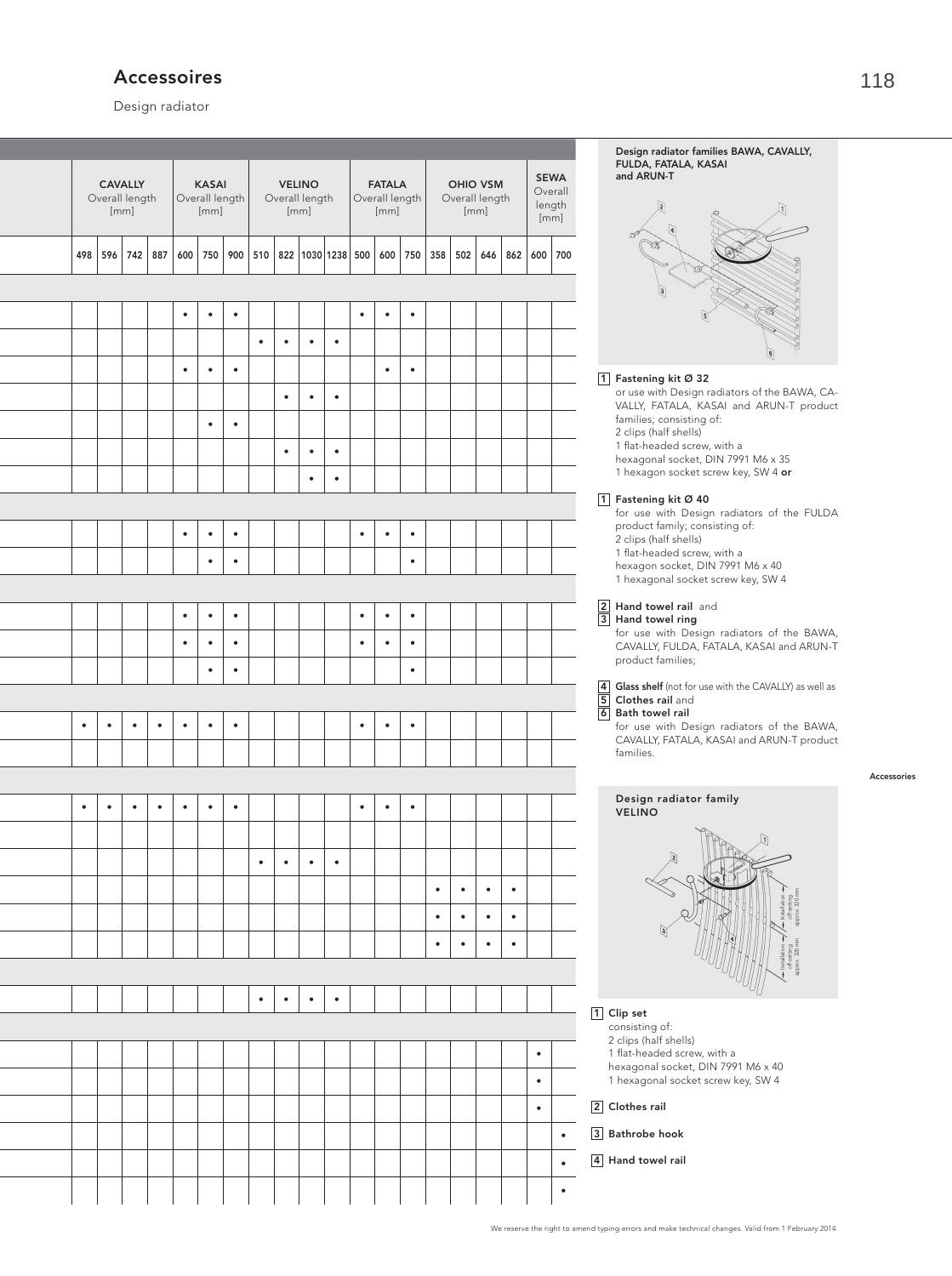Digital room thermostat

# Digital room thermostat



Digital room thermostat with infrared transmission, (incl. PTC-electric heating element)for room temperature control using the Design radiators. The infrared transmitter has a clear LCD display, simultaneously showing the room temperature, target temperature, operationmode and the BOOST symbol.

Using the BOOST function you can activate continuous operation (without thermostatic control) for between 5 minutes and 5 hours.

1 or 2 BOOST cycles may be set for each day, using 3 preset and adjustable programmes.

The infrared control unit is especially suitable for subsequent installation, because it simply involves plugging the receiver into a safety socket.

The infrared control set is available for all Design radiator models (exceptions: VELINO, SEWA, LOWA-VM and OHIO VSM!).

|                                                                                                  |                                                                                  | Infrared control set                                                                       |                                                                             |  |  |  |  |  |  |
|--------------------------------------------------------------------------------------------------|----------------------------------------------------------------------------------|--------------------------------------------------------------------------------------------|-----------------------------------------------------------------------------|--|--|--|--|--|--|
|                                                                                                  | <b>EH 300 Set</b>                                                                | <b>EH 600 Set</b>                                                                          | <b>EH 900 Set</b>                                                           |  |  |  |  |  |  |
|                                                                                                  | PTC-electric heating element                                                     |                                                                                            |                                                                             |  |  |  |  |  |  |
| Nominal voltage<br>Nominal input EH<br>Depth of immersion EH<br>Diameter D EH<br>Cable length EH | <b>AC 230 Volt</b><br>300 Watts at 60 °C<br>245 mm<br>$11 \text{ mm}$<br>1500 mm | <b>AC 230 Volt</b><br>600 Watts at 60° CC<br>450 mm<br>$11 \text{ mm}$<br>1500 mm          | AC 230 Volt<br>900 Watts at 60 °C<br>620 mm<br>$11 \, \text{mm}$<br>1500 mm |  |  |  |  |  |  |
|                                                                                                  | Digital room thermostat transmitter                                              |                                                                                            |                                                                             |  |  |  |  |  |  |
| Setting range<br>for room temperatures                                                           | Between + 5 °C and + 30 °C                                                       |                                                                                            |                                                                             |  |  |  |  |  |  |
| Setting range<br>for BOOST cycle duration                                                        |                                                                                  | Between 5 minutes and 5 hours                                                              |                                                                             |  |  |  |  |  |  |
| Display area<br>for room temperatures                                                            |                                                                                  | from $+0$ °C to $+40$ °C                                                                   |                                                                             |  |  |  |  |  |  |
| Static deviation                                                                                 |                                                                                  | $<$ 0,3 K                                                                                  |                                                                             |  |  |  |  |  |  |
| Power supply                                                                                     |                                                                                  | 2 alkaline cells, LR03 model                                                               |                                                                             |  |  |  |  |  |  |
| Range                                                                                            |                                                                                  | Approx. 10 metres (all directions)<br>Approx. 15 metres (in an unobstructed straight line) |                                                                             |  |  |  |  |  |  |
| Interval of<br>Infrared transmissions                                                            | Every 10 minutes                                                                 |                                                                                            |                                                                             |  |  |  |  |  |  |
| Operational temperature                                                                          | Between -10 °C and +50 °C                                                        |                                                                                            |                                                                             |  |  |  |  |  |  |
| Storage temperature                                                                              | Between -20 °C and +60 °C                                                        |                                                                                            |                                                                             |  |  |  |  |  |  |
| Air humidity                                                                                     | Maxium of 90 %, at $+25$ °C                                                      |                                                                                            |                                                                             |  |  |  |  |  |  |
| Protection mode                                                                                  | IP 31                                                                            |                                                                                            |                                                                             |  |  |  |  |  |  |
| Dimensions                                                                                       | 120 x 80 x 35 mm (height x length x depth)                                       |                                                                                            |                                                                             |  |  |  |  |  |  |
|                                                                                                  |                                                                                  | Digital room thermostat receiver                                                           |                                                                             |  |  |  |  |  |  |
| Supply voltage                                                                                   |                                                                                  | 230 VAC +/- 10%                                                                            |                                                                             |  |  |  |  |  |  |
| Mains frequency                                                                                  |                                                                                  | 50 Hz                                                                                      |                                                                             |  |  |  |  |  |  |
| Input power                                                                                      | < 5 VA                                                                           |                                                                                            |                                                                             |  |  |  |  |  |  |
| Output                                                                                           | 1 N/O contact (not potential free)                                               |                                                                                            |                                                                             |  |  |  |  |  |  |
| Switching capacity                                                                               | Ohm resistive load: max. 10A/2000W                                               |                                                                                            |                                                                             |  |  |  |  |  |  |
| Operational temperature                                                                          | Between -10 °C and +40 °C                                                        |                                                                                            |                                                                             |  |  |  |  |  |  |
| Storage temperature                                                                              | Between -20 °C and +60 °C                                                        |                                                                                            |                                                                             |  |  |  |  |  |  |
| Air humidity                                                                                     | Maxium of 90 %, at +20 °C                                                        |                                                                                            |                                                                             |  |  |  |  |  |  |
| Protection mode                                                                                  | IP 24                                                                            |                                                                                            |                                                                             |  |  |  |  |  |  |
| Dimensions                                                                                       | $117 \times 81 \times 30$ mm (height x length x depth)                           |                                                                                            |                                                                             |  |  |  |  |  |  |
|                                                                                                  | Digital room thermostat, transmitter and receiver AND electrical heating element |                                                                                            |                                                                             |  |  |  |  |  |  |
| Item no.                                                                                         | AZ1CT030I0001000                                                                 | AZ1CT060I0001000                                                                           | AZ1CT090I0001000                                                            |  |  |  |  |  |  |
| Digital room thermostat, transmitter and receiver WITHOUT electrical heating element             |                                                                                  |                                                                                            |                                                                             |  |  |  |  |  |  |
| ltem no.                                                                                         |                                                                                  | AZ1CT000I0001000                                                                           |                                                                             |  |  |  |  |  |  |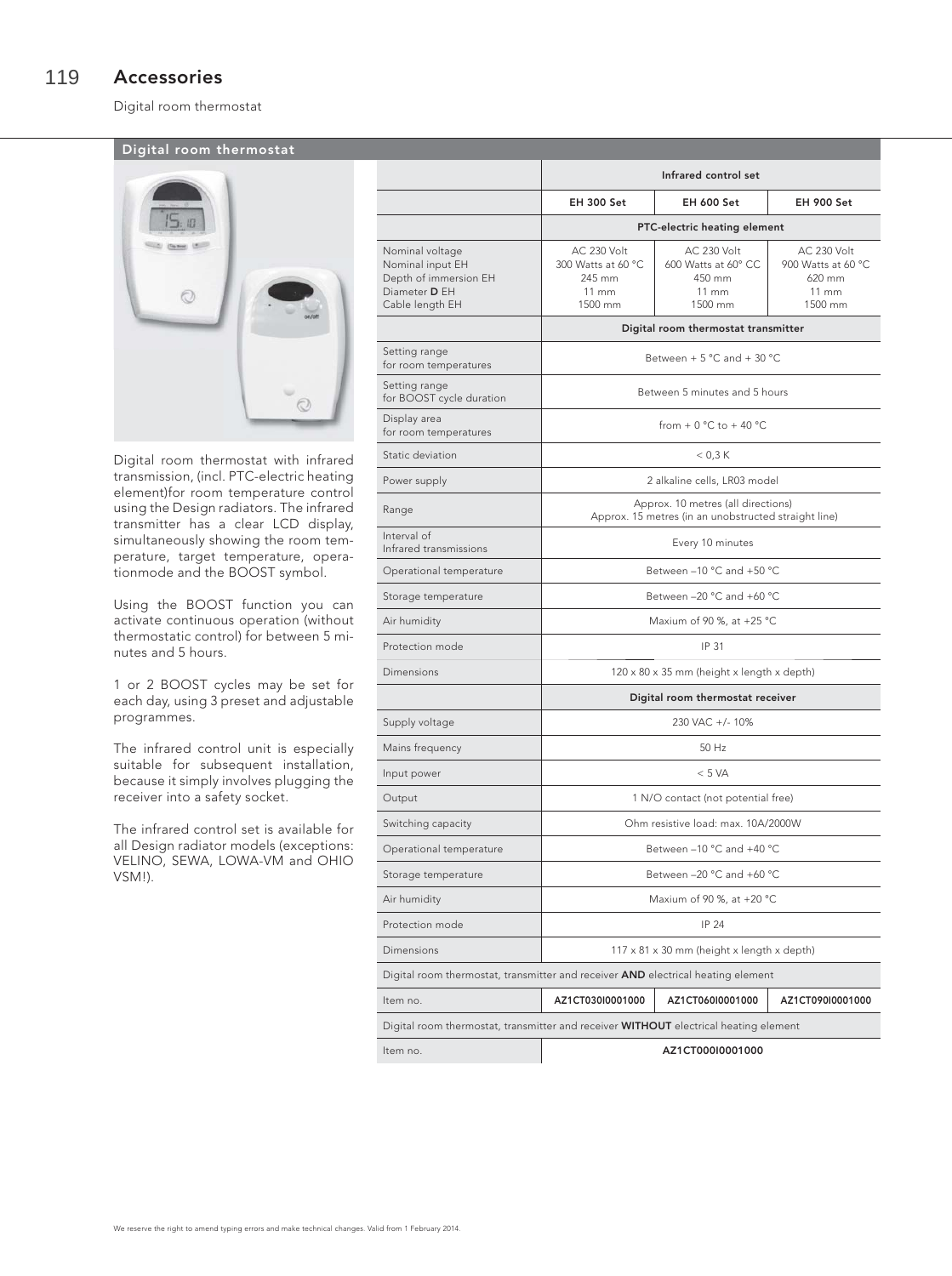# Accessories

Electrical heating elements

PTC-electrical heating element, for use with all models, with the exception of: LOWA-VM, SEWA, OHIO VSM and VELINO



| <b>Electrical heating</b><br>element                                                                    | EH 300 *<br>EHS 300 **                                                           | EH 600 *<br>EHS 600 **                                                            | EH 900 *<br>EHS 900 **                                                             |
|---------------------------------------------------------------------------------------------------------|----------------------------------------------------------------------------------|-----------------------------------------------------------------------------------|------------------------------------------------------------------------------------|
| Nominal voltage<br>Nominal input EH<br>Depth of immersion EH<br>Diameter <b>D</b> EH<br>Cable length EH | <b>AC 230 Volt</b><br>300 Watts at 60 °C<br>245 mm<br>$11 \text{ mm}$<br>1500 mm | <b>AC 230 Volt</b><br>600 Watts at 60° CC<br>450 mm<br>$11 \text{ mm}$<br>1500 mm | <b>AC 230 Volt</b><br>900 Watts at 60 °C<br>$620$ mm<br>$11 \text{ mm}$<br>1500 mm |
| Item no.<br>with safety plug *                                                                          | AZ1EH030A0001000                                                                 | AZ1EH062A0001000                                                                  | AZ1EH092A0001000                                                                   |
| with safety plug<br>and switch **                                                                       | AZ1EH030B0001000                                                                 | AZ1EH062B0001000                                                                  | AZ1EH092B0001000                                                                   |
| Ausführungen:<br>* with safety plug<br>** with safety plug<br>and switch                                | protection mode<br>IP 64<br>IP 40                                                |                                                                                   |                                                                                    |

Design radiators fitted with an electric heating element can also be used at times when the regular heating system is switched off (exceptions: the LOWA-VM, SEWA, OHIO VSM and VELINO models).

Self-adjusting effect – the temperature-dependent PTC-heating element automatically controls the water temperature in the radiator by adjusting its electrical resistance.

# After the installation of the PTC-electrical heating element proceed as follows:

Fill the heating system with water and vent it. Before start-up, the radiator must be completely filled and vented. Always ensure that the water inside can expand so as to reach the expansion receptacle. For operation with the electrical heating insert we recommend closing the radiator's thermostat valve, to prevent heat being diverted into the rest of the distribution system.

### Which electrical heating element to use:

Appropriate electrical heating elements and their insertion, positioning and fastening modes are specified in the tables given in the technical brochures, as well as in the installation sheets for the respective Design radiator families. It is absolutely essential to adhere to these instructions.

Accessories



Appropriate electrical heating elements and their insertion, positioning and fastening modes are specified in in the tables in the technical brochures and the installation sheets for the VELINO Design radiator family. It is absolutely essential to adhere to these instructions.

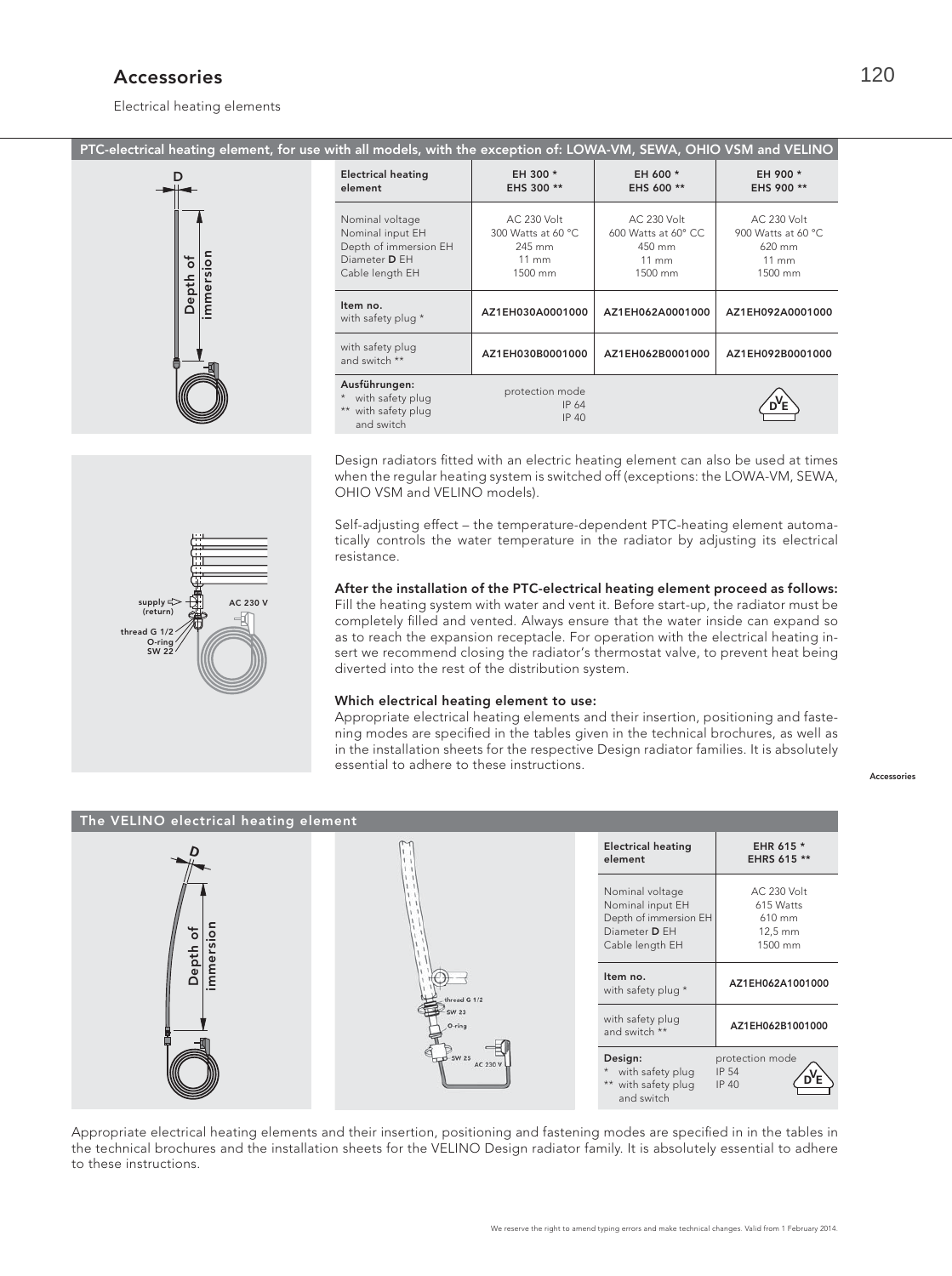#### Accessories 121

Electrical heating elements

# The LOWA-VM and SEWA electrical heating element, G 3/8



| $max_{\text{min}}$ crement, $\cup$ $\cup$ $\in$                                                  |                                                            |                                                                    |  |  |  |  |  |  |
|--------------------------------------------------------------------------------------------------|------------------------------------------------------------|--------------------------------------------------------------------|--|--|--|--|--|--|
| <b>Electrical heating element</b>                                                                | E 300 *<br>ES 300 **                                       | E 600 *<br>ES 600 **                                               |  |  |  |  |  |  |
| Nominal voltage<br>Nominal input EH<br>Depth of immersion EH<br>Diameter D EH<br>Cable length EH | AC 230 Volt<br>300 Watts<br>515 mm<br>$12,5$ mm<br>1500 mm | AC 230 Volt<br>600 Watts<br>750 mm<br>$12.5 \text{ mm}$<br>1500 mm |  |  |  |  |  |  |
| Item no.<br>with safety plug *                                                                   | AZ1EH030A2001000                                           | AZ1EH060A2001000                                                   |  |  |  |  |  |  |
| with safety plug<br>and switch **                                                                | AZ1EH030B2001000                                           | AZ1EH060B2001000                                                   |  |  |  |  |  |  |
| Design:<br>* with safety plug<br>** with safety plug<br>and switch                               | protection mode<br>IP 54<br><b>IP 40</b>                   |                                                                    |  |  |  |  |  |  |

# Special adapter



# Special adapter (chrome-plated)

A special adapter needs to be used for Design radiators without a 1/2" socket for the electrical heating element, as shown in the adjacent diagram. (Applies to the following models: BAWA, CAVALLY, FULDA, and FATALA/standard design.)

# Design valve set



With the FATALA and FATALA left, the Design valve set for the electric heater in connection with the transition piece for the G 1/2" electric heating element is to be used open!